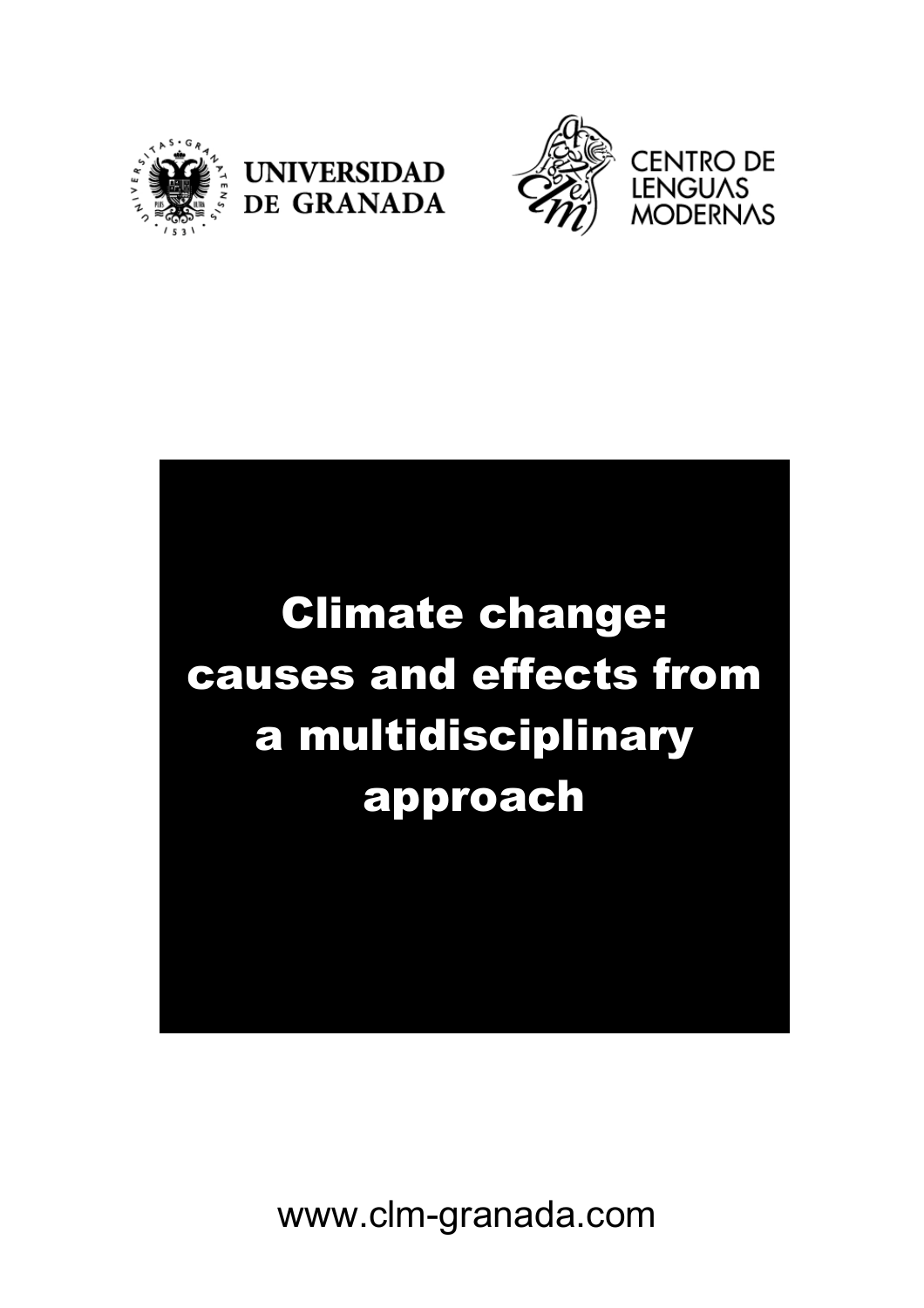# **Climate change: causes and effects from a multidisciplinary approach**

### **Summary**

The course aims to be an approach to the problems associated with climate change to raise awareness of the important role played by human beings. Under an interdisciplinary approach, aspects such as global warming, the exploitation of natural resources, environmental education, green chemistry, soil, sea level, climate denialism, legal protection of the environment, the sustainable development goals or the circular economy.

Different areas of knowledge will investigate the causes and effects of climate change, analysing how citizens can mobilize around the challenges presented by rapid climate change, which at the same time affects the social wellbeing of citizens while negatively affecting the well-being of ecosystems and the balance of life cycles of essential elements for life on our planet.

#### **Contents program**

#### THEORETICAL CONTENTS:

\* Natural resources, sustainability and climate change (Prof Morales Ruano)

Different aspects on natural resources, sustainable management and their role in the fight to minimize climate change are addressed (need for its use, its sustainable management, circular economy of resources and multi-R policies), the role of mineral resources in achieving many SDGs and as a tool in the fight against climate change.

\* Soil: the great unknown in the fight against climate change (Prof Martín Peinado)

The aim is to raise awareness of the essential role of soil in the fight against global warming: the role of soil as a basic element of terrestrial ecosystems; current problems of soil degradation and its influence on life cycles; ecological restoration techniques and appropriate agricultural management, to know the capacity of soils as carbon storage; soil as a basic and essential resource for maintaining life cycles and food security.

\* Chemistry and Climate Change: Chemistry for a more sustainable world (Prof Bagur González)

Students are expected to learn about different aspects related to the role of chemistry and its influence on climate change; chemistry, environment and sustainability; the life cycle of a product; green chemistry and the SDGs; Green Analytical Chemistry and its contribution in the assessment of the environmental impact generated by the exploitation of natural resources.

\* Global warming in the coastal strip: scenarios, impacts and adaptation/mitigation measures. (Prof Ortega Sánchez)

It will show the main effects that global warming, intensified by human activity associated with climate change, will have on the coast. In particular, the most relevant effects will include: (1) the decrease in river sedimentary input, (2) the rise in mean sea level, (3) the change in wave propagation patterns, and (4) the increase in coastal flooding.

\* What is circular economy? Theory and reality (Prof Delgado Márquez)

Students will be able to approach, through real examples, the pillars of the Circular Economy: What is the Circular Economy? (concept, principles, why is it necessary, the butterfly diagram, ...); the Circular Economy and the Sustainable Development Goals; the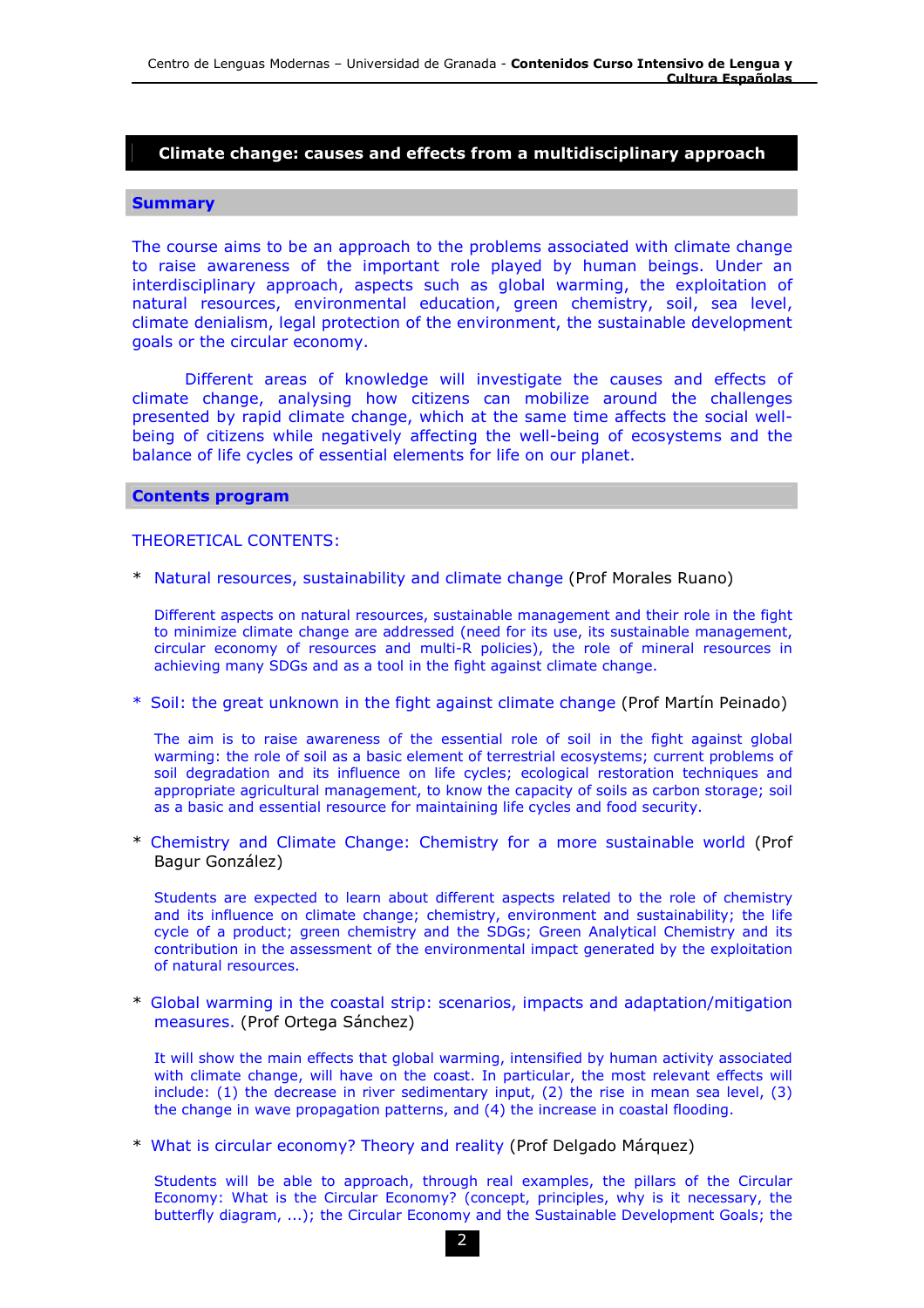value of companies in the Circular Economy (analysis of business strategies, industrial symbiosis, examples of adaptation to the Circular Economy).

\* Environmental education and climate change (Prof Carrillo Rosúa)

Environmental education is a tool to promote knowledge, procedures and values of more sustainable and ethically responsible lifestyles, and thus to address environmental issues such as climate change. It reflects on how we learn and what strategies we can follow to train school children and the general public in the scientific bases of climate change and in the adoption of attitudes and behaviors more supportive and respectful of the environment.

\* Underestimation of risk in public perception of climate change impacts (Prof Moreno Muñoz)

Aspects related to the relationship between sustainability objectives, responsible consumption patterns and economic development models will be analysed; social and methodological factors involved in the underestimation of risk due to potentially catastrophic climate-related phenomena; the extent of climate denialism in academia and the media; biases with distorting effects on risk estimations.

\* International and European environmental protection from a national perspective (Prof Ozana Olariu)

The environmental protection dimension is addressed from various fields (from international to local), analysing the political perception of environmental, sustainability and climate change needs and objectives; strategies and action plans adopted in different fields (from the international to the local), underlining the difficulties of the cooperation processes between administrations/states, the institutions involved and the main policy instruments that have been adopted in the climate change process.

#### THEMATIC VISITS:

#### Seminars/Workshops

\*Visit to the laboratory of the Environmental Flow Dynamics Research Group. In particular, we will visit the Wind Tunnel, the Surf Channel and the Atmosphere-Surf Interaction Channel, which will allow us to model and study in the laboratory numerous physical processes related to the effects of global warming on the coast.

\*Guided visit to the Soil Museum of the Faculty of Sciences where the importance of soils for the development of life will be discussed, some of the most important problems affecting their degradation will be discussed, some case studies will be discussed and some representative soils described.

\*Guided tour of the mineral and rock collections of the Faculty of Sciences (mineral museum, lithotheque, mineral collections...) in which the importance of minerals, their classification, properties and uses, as well as that of some representative rocks, will be discussed.